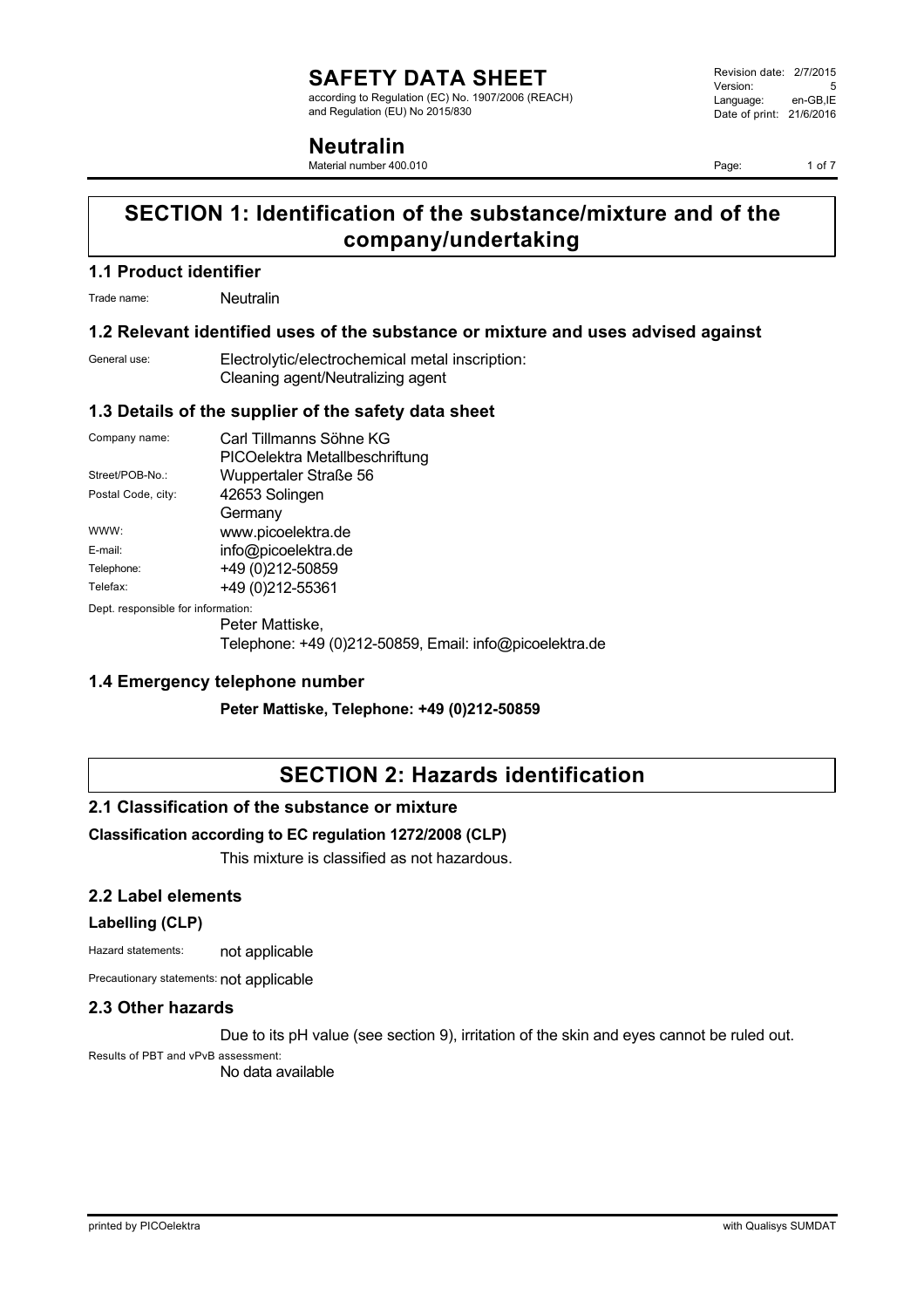according to Regulation (EC) No. 1907/2006 (REACH) and Regulation (EU) No 2015/830

### **Neutralin**

Material number 400.010

Page: 2 of 7

# **SECTION 3: Composition / information on ingredients**

#### 3.1 Substances: not applicable

#### **3.2 Mixtures**

#### Chemical characterisation:Aqueous solution

Hazardous ingredients:

| Ingredient                        | Designation                 | Content | Classification      |
|-----------------------------------|-----------------------------|---------|---------------------|
| EC No. 207-838-8<br>CAS 6132-02-1 | Sodium carbonate-10-hydrate | 1 - 5 % | Eye Irrit. 2; H319. |

Full text of H- and EUH-statements: see section 16.

# **SECTION 4: First aid measures**

### **4.1 Description of first aid measures**

In case of inhalation: Provide fresh air. Seek medical treatment in case of troubles.

- Following skin contact: Remove residues with water. In case of skin irritation, consult a physician.
- After eye contact: Immediately flush eyes with plenty of flowing water for 10 to 15 minutes holding eyelids apart. In case of troubles or persistent symptoms, consult an opthalmologist.
- After swallowing: Rinse mouth thoroughly with water. If you feel unwell, seek medical advice.

### **4.2 Most important symptoms and effects, both acute and delayed**

After contact with skin: May cause irritations. After eye contact: May cause irritations.

### **4.3 Indication of any immediate medical attention and special treatment needed**

Treat symptomatically.

### **SECTION 5: Firefighting measures**

### **5.1 Extinguishing media**

Suitable extinguishing media:

Product is non-combustible. Extinguishing materials should therefore be selected according to surroundings.

#### **5.2 Special hazards arising from the substance or mixture**

Fires in the immediate vicinity may cause the development of dangerous vapours.

### **5.3 Advice for firefighters**

Special protective equipment for firefighters: Wear self-contained breathing apparatus.

Additional information: Hazchem-Code: -

Do not allow water used to extinguish fire to enter drains, ground or waterways.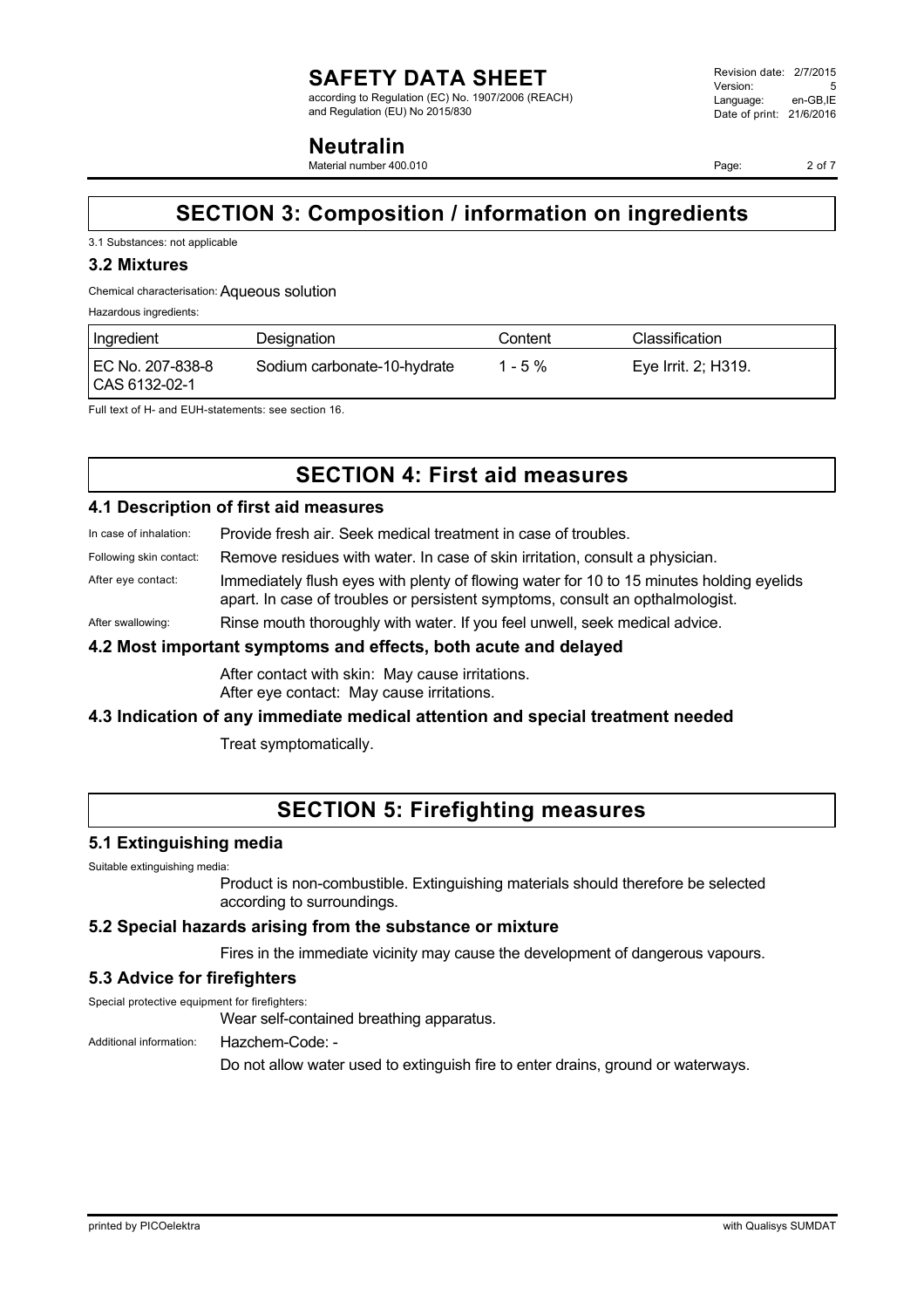according to Regulation (EC) No. 1907/2006 (REACH) and Regulation (EU) No 2015/830

### **Neutralin**

Material number 400.010

Revision date: 2/7/2015 Version: 5<br>Language: en-GB IE Language: Date of print: 21/6/2016

Page: 3 of 7

### **SECTION 6: Accidental release measures**

### **6.1 Personal precautions, protective equipment and emergency procedures**

Avoid contact with skin and eyes. Wear suitable protective clothing. Provide adequate ventilation.

### **6.2 Environmental precautions**

Do not allow to penetrate into soil, waterbodies or drains.

### **6.3 Methods and material for containment and cleaning up**

Soak up with absorbent materials such as sand, siliceus earth, acid- or universal binder. Store in special closed containers and dispose of according to ordinance. Final cleaning.

### **6.4 Reference to other sections**

Refer additionally to section 8 and 13.

### **SECTION 7: Handling and storage**

### **7.1 Precautions for safe handling**

Advices on safe handling: Avoid contact with skin and eyes.

Provide adequate ventilation, and local exhaust as needed. Do not mix with other chemicals.

### **7.2 Conditions for safe storage, including any incompatibilities**

Requirements for storerooms and containers: Keep container tightly closed.

### **7.3 Specific end use(s)**

No information available.

### **SECTION 8: Exposure controls/personal protection**

### **8.1 Control parameters**

Additional information: Contains no substances with occupational exposure limit values.

### **8.2 Exposure controls**

Provide adequate ventilation, and local exhaust as needed.

### **Personal protection equipment**

#### **Occupational exposure controls**

| Hand protection: | Recommendation: protective gloves according to EN 374.                                    |
|------------------|-------------------------------------------------------------------------------------------|
|                  | Glove material: Nitrile rubber                                                            |
|                  | Observe glove manufacturer's instructions concerning penetrability and breakthrough time. |
| Eye protection:  | Tightly sealed goggles according to EN 166.                                               |
| Body protection: | Wear suitable protective clothing.                                                        |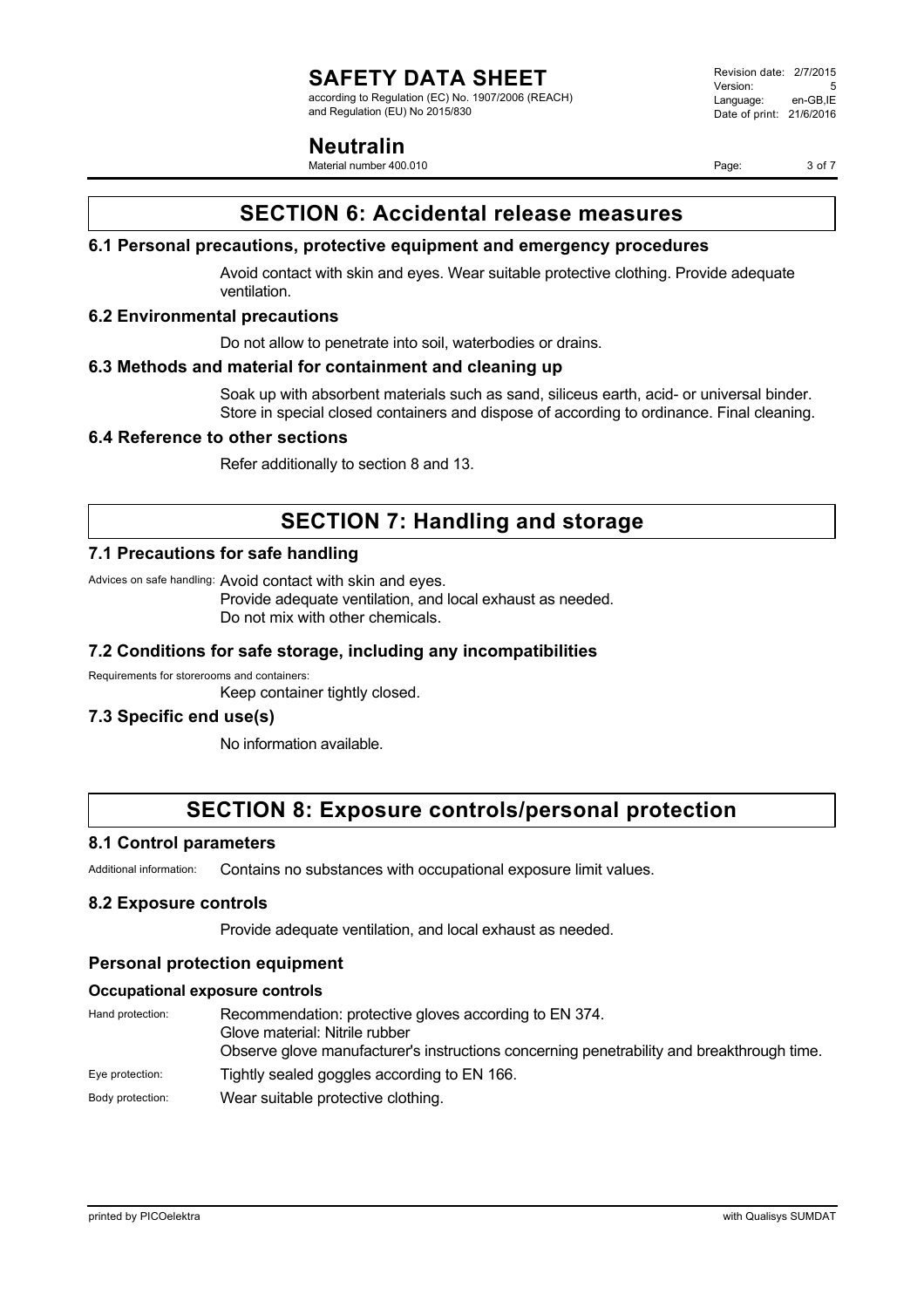according to Regulation (EC) No. 1907/2006 (REACH) and Regulation (EU) No 2015/830

### **Neutralin**

Material number 400.010

General protection and hygiene measures:

Avoid contact with skin and eyes. Change contaminated clothing. Wash hands before breaks and after work. When using do not eat, drink or smoke.

# **SECTION 9: Physical and chemical properties**

### **9.1 Information on basic physical and chemical properties**

| Appearance:                              | Form: liquid<br>Colour: colourless |
|------------------------------------------|------------------------------------|
| Odour:                                   | characteristic                     |
| Odour threshold:                         | No data available                  |
| pH value:                                | 10 - 11.5                          |
| Melting point/freezing point:            | No data available                  |
| Initial boiling point and boiling range: | No data available                  |
| Flash point/flash point range:           | not combustible                    |
| Evaporation rate:                        | No data available                  |
| Flammability:                            | No data available                  |
| Explosion limits:                        | No data available                  |
| Vapour pressure:                         | No data available                  |
| Vapour density:                          | No data available                  |
| Density:                                 | at 20 °C: 1.03 g/mL                |
| Water solubility:                        | at 20 °C: completely miscible      |
| Partition coefficient: n-octanol/water:  | No data available                  |
| Auto-ignition temperature:               | No data available                  |
| Thermal decomposition:                   | No data available                  |
| Viscosity, kinematic:                    | No data available                  |
| Explosive properties:                    | No data available                  |
| Oxidizing characteristics:               | No data available                  |

### **9.2 Other information**

Additional information: No data available

# **SECTION 10: Stability and reactivity**

#### **10.1 Reactivity**

Refer to 10.3

#### **10.2 Chemical stability**

Product is stable under normal storage conditions.

### **10.3 Possibility of hazardous reactions**

No hazardous reaction when handled and stored according to provisions.

Revision date: 2/7/2015 Version: 5<br>Language: en-GB.IE Language: Date of print: 21/6/2016

Page: 4 of 7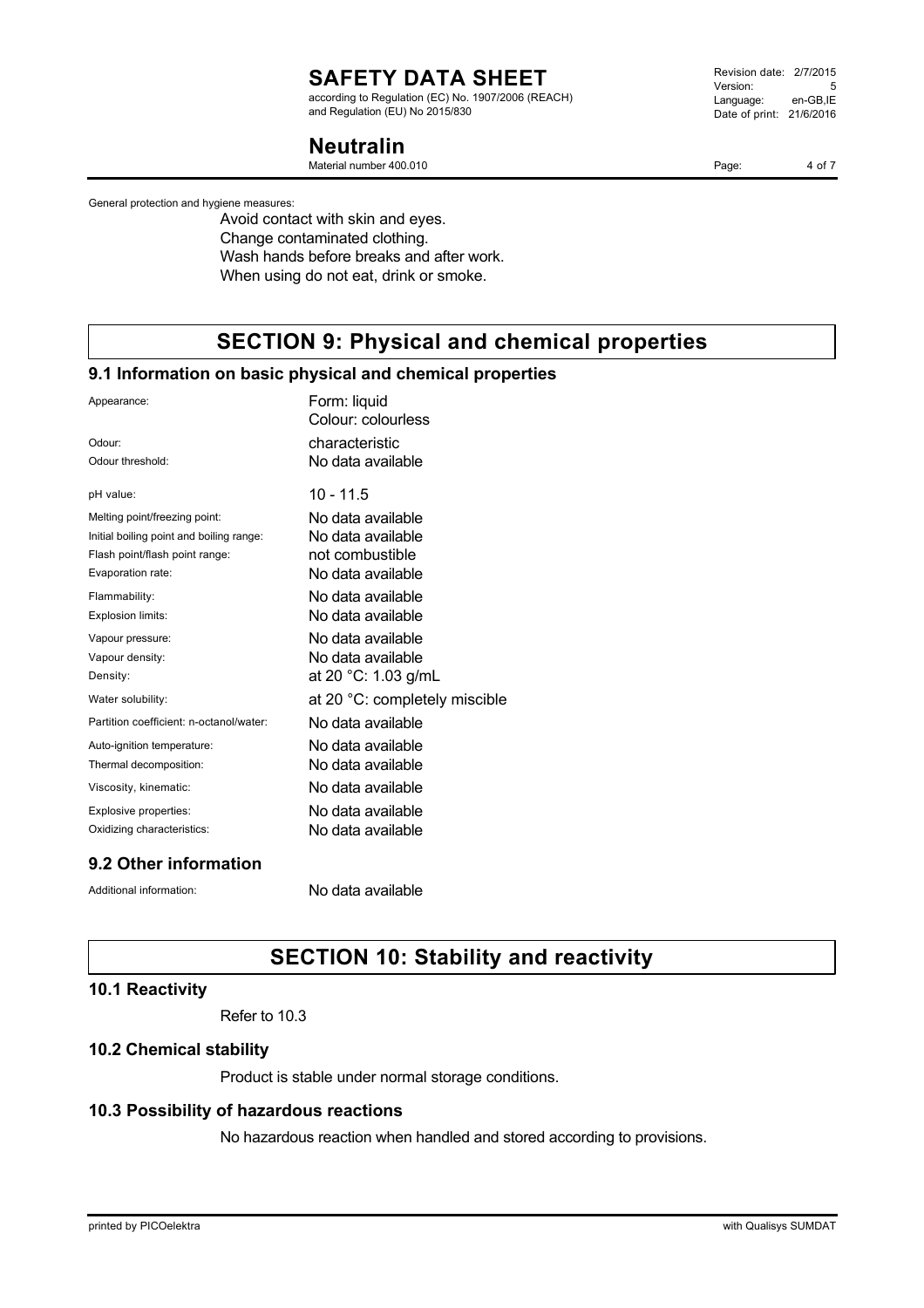according to Regulation (EC) No. 1907/2006 (REACH) and Regulation (EU) No 2015/830

### **Neutralin**

Material number 400.010

Page: 5 of 7

### **10.4 Conditions to avoid**

Do not mix with other chemicals.

### **10.5 Incompatible materials**

Strong acids and alkalis

### **10.6 Hazardous decomposition products**

Fires in the immediate vicinity may cause the development of dangerous vapours.

Thermal decomposition: No data available

# **SECTION 11: Toxicological information**

### **11.1 Information on toxicological effects**

Toxicological effects: Acute toxicity (oral): Lack of data.

Acute toxicity (dermal): Lack of data.

Acute toxicity (inhalative): Lack of data.

Skin corrosion/irritation: Based on available data, the classification criteria are not met. Product can cause skin irritation because of the pH-value.

Eye damage/irritation: Based on available data, the classification criteria are not met. Product can cause eye irritation because of the pH-value.

Sensitisation to the respiratory tract: Lack of data.

Skin sensitisation: Lack of data.

Germ cell mutagenicity/Genotoxicity: Lack of data.

Carcinogenicity: Lack of data.

Reproductive toxicity: Lack of data.

Effects on or via lactation: Lack of data.

Specific target organ toxicity (single exposure): Lack of data.

Specific target organ toxicity (repeated exposure): Lack of data.

Aspiration hazard: Lack of data.

#### **Symptoms**

After contact with skin: May cause irritations. After eye contact: May cause irritations.

### **SECTION 12: Ecological information**

### **12.1 Toxicity**

Aquatic toxicity: In case of spills of large quantities: Harmful effects on water organisms by modification of pH-value.

#### **12.2. Persistence and degradability**

Further details: No data available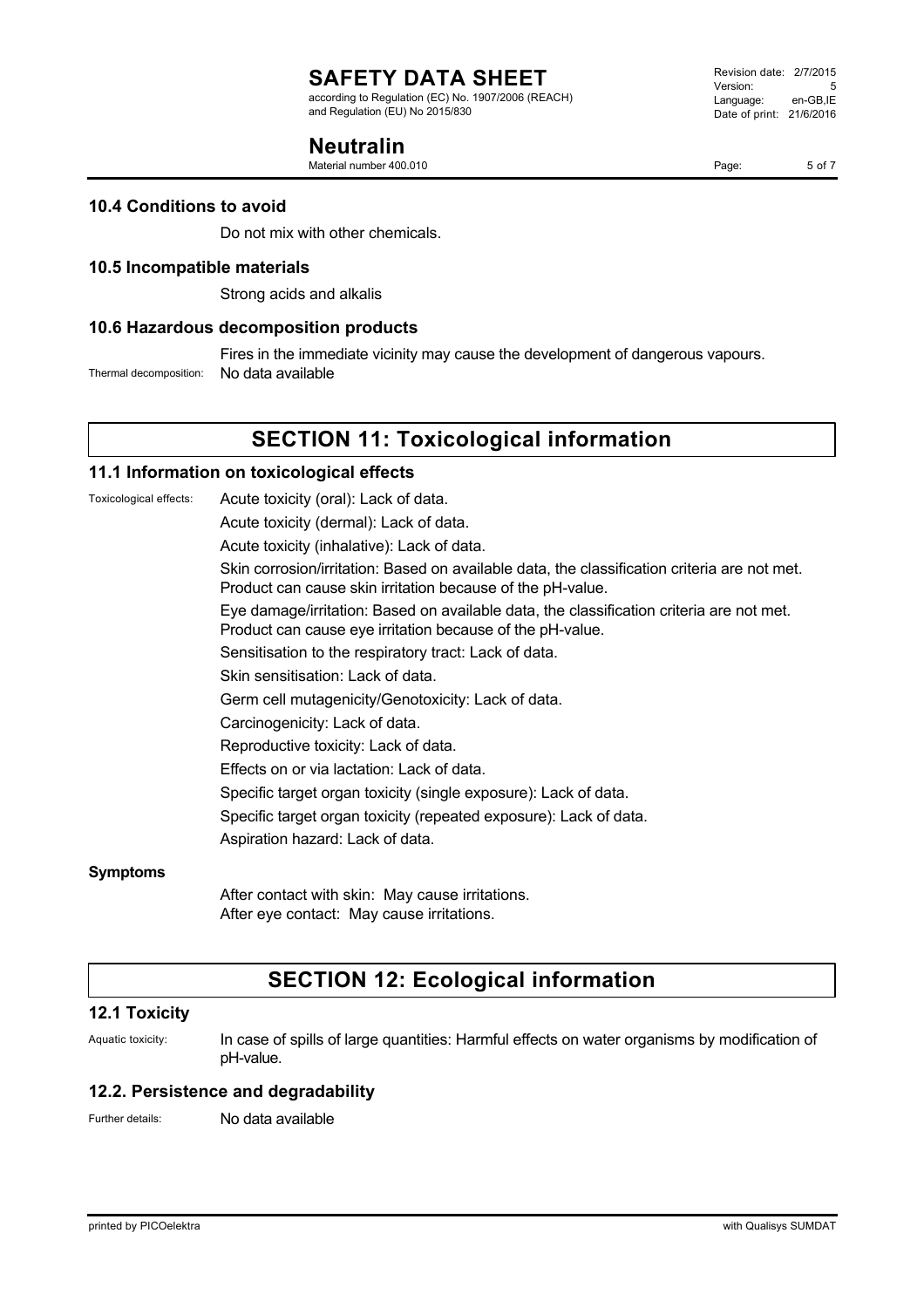according to Regulation (EC) No. 1907/2006 (REACH) and Regulation (EU) No 2015/830

### **Neutralin**

Material number 400.010

Revision date: 2/7/2015 Version: 5<br>Language: en-GB.IE Language: Date of print: 21/6/2016

Page: 6 of 7

### **12.3 Bioaccumulative potential**

Partition coefficient: n-octanol/water:

No data available

### **12.4 Mobility in soil**

No data available

### **12.5 Results of PBT and vPvB assessment**

No data available

### **12.6 Other adverse effects**

General information: Do not allow to enter undiluted resp. in large quantities into surface water or into drains.

### **SECTION 13: Disposal considerations**

#### **13.1 Waste treatment methods**

#### **Product**

Waste key number: 20 01 30 = Detergents other than those mentioned in 20 01 29 Recommendation: Special waste. Dispose of waste according to applicable legislation.

### **Contaminated packaging**

| Waste key number: | 15 01 02 = Plastic packaging                          |
|-------------------|-------------------------------------------------------|
| Recommendation:   | Dispose of waste according to applicable legislation. |
|                   | Non-contaminated packages may be recycled.            |

### **SECTION 14: Transport information**

### **14.1 UN number**

ADR/RID, IMDG, IATA-DGR:

not applicable

### **14.2 UN proper shipping name**

ADR/RID, IMDG, IATA-DGR: Not restricted

### **14.3 Transport hazard class(es)**

ADR/RID, IMDG, IATA-DGR: not applicable

**14.4 Packing group**

ADR/RID, IMDG, IATA-DGR:

not applicable

#### **14.5 Environmental hazards**

Marine pollutant: no

#### **14.6 Special precautions for user**

No dangerous good in sense of these transport regulations.